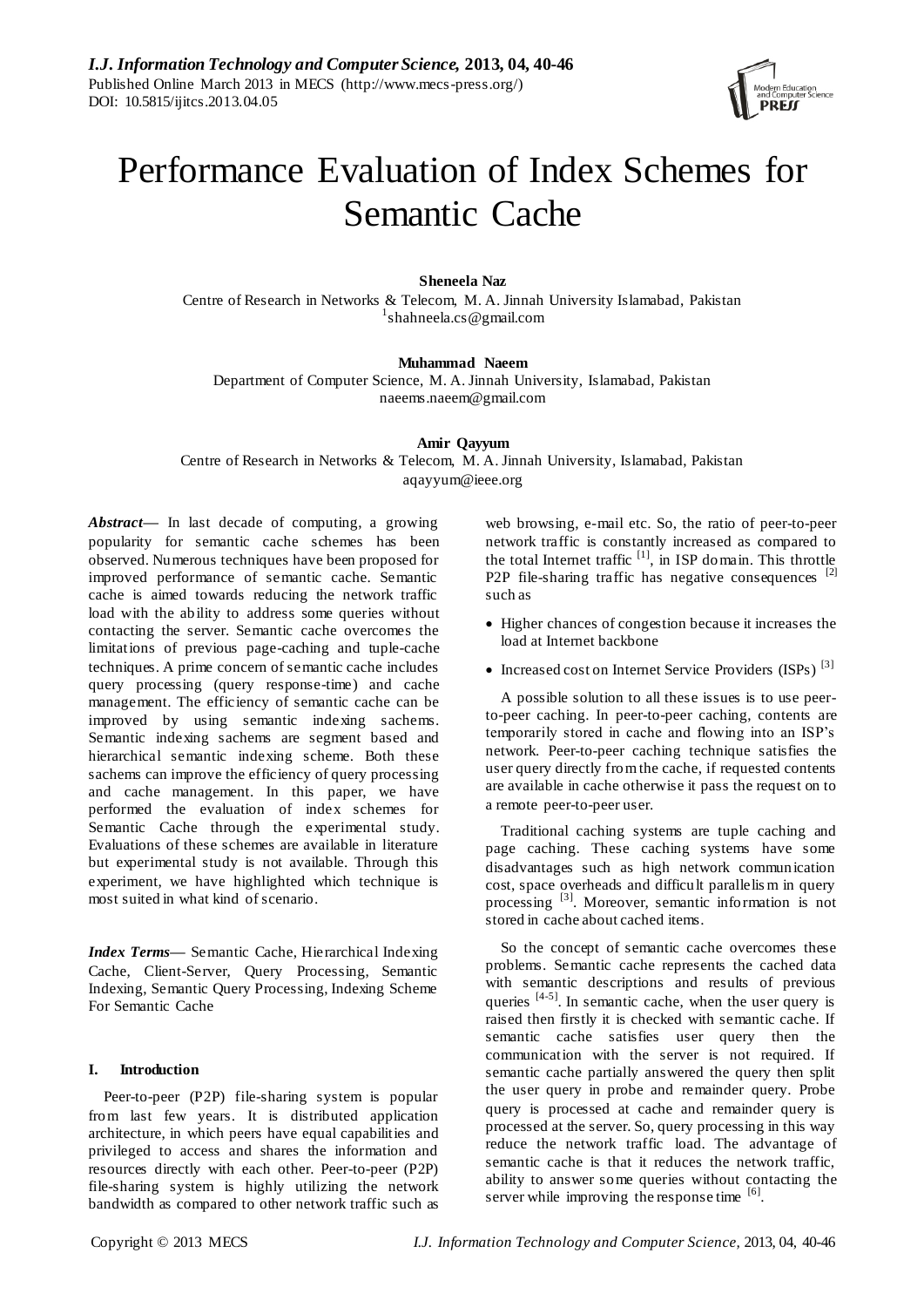Semantic cache contains dynamically defined tuples. Semantic cache technique can be organized as two ways as illustrated by the Fig. 1. First is cache model and second one is query processing. Cache model can be further categories as semantic query caching and semantic region caching  $[4-5, 7]$ .



Fig. 1: Semantic Cache Taxonomy

In semantic query caching, use the results of old queries to answer new queries  $[7-8]$ . The answers of the queries are stored in relational table and label it with its relevant query. Semantic region is defined as the collection of semantically related tuples. So, semantic region caching is an extension of the semantic query caching with semantic regions [4].

Query processing is to find the relationship between a query and a semantic fragment. There are number of techniques for query processing  $[3]$   $[5-6]$  such as LDAP (Lightweight Directory Access Protocol)<sup>[9]</sup>. The objective of this paper is to perform the evaluation of indexing schemes for semantic cache.

The remaining paper is organized into seven more sections for an easy follow up the study for our intended readers. In section two, we have briefly discussed the relevant techniques found in literature and have also shown; how our approach is novel in comparison to the existing techniques. We have devoted one complete section (three) for semantic cache for our shrewd readers because acquiring a comprehensive knowledge about the topic in discussion is useful for understanding of the general topic of semantic caches and its issues. Moreover, we also devoted another section (four) for matured ideas with hierarchical concepts as this section is also a closely related concept of this study. In section five and six, we come up the experimental detail carried out to validate our proposed idea. Section five is devoted for explanation into performance evaluation while section six describes the experimental model. The last two sections (seven and eight) contain the final conclusion of the whole of the study while we also deliver some insights for future work in this domain of study.

## **II. Literature Review**

Semantic cache is compared with the traditional approaches such as tuple caching and page caching strategies [4], [10]. The results have shown that semantic computing reduces the network load as compared to traditional approaches  $[4]$ ,  $[10]$ . Semantic cache has been used in client-server system and peer-to-peer system. In client-server system, there are several techniques proposed by Shaul et al. <sup>[4]</sup> and Luo Li et al. <sup>[11]</sup>, both of them address the issue of long query response time in context of improving the response time.

Ingo et al. <sup>[10]</sup> illustrated the use of semantic cache in schema based pee-to-peer infrastructure. They implemented the *MiniCon* algorithm. They presented the efficient mechanis m to determine the maximally contained rewriting of a certain query based on the stored views. The simple mechanism answering queries using cache is to replace out with answer queries with materialized view. In this mechanis m, a given query is divided into two parts: cache answerable and cache non-answerable. Cache answerable is related to answering the queries from cache and cache nonanswerable query is forwarded to backbone peers. If full query is satisfied from cache then it is not required to transfer the query towards backbone peers. In this way, it reduces the communication network traffic, resulting which the prime advantage of this mechanism is to reduce the network traffic load in pee-to-peer network environment but the query rewriting process increase its complexity.

Parke et al. <sup>[8]</sup> extended the Semantic Query Caching (SQC)<sup>[7]</sup> technique in two different directions. First, it used the semantic query caching technique into heterogeneous database environments. They argued that traditional page-caching and tuple-caching are not found suitable in heterogonous environment because it does not understand what tuple-based or page-based caching in different databases. Secondly, this work logically enhanced the semantic query caching technique and provides the query optimization technique. This technique provides the following

- *Improvement in overall query response time*
- *Fault tolerance*
- *Answer set pipelining*

Parke et al.  $[4]$  proposed the new query optimization framework for heterogeneous environment. This optimization technique used the view for answering queries. The proposed technique is called intentional query optimization (IQO). It handles the complex, expensive queries and query rewriting. Query rewriting technique is used to optimize the query evaluation. Query evaluation cost is reduced by syntactically optimization. Query rewriting techniques utilized the

- *Semantic query caches*
- *Materialized views*
- *Semantic knowledge about the database domain*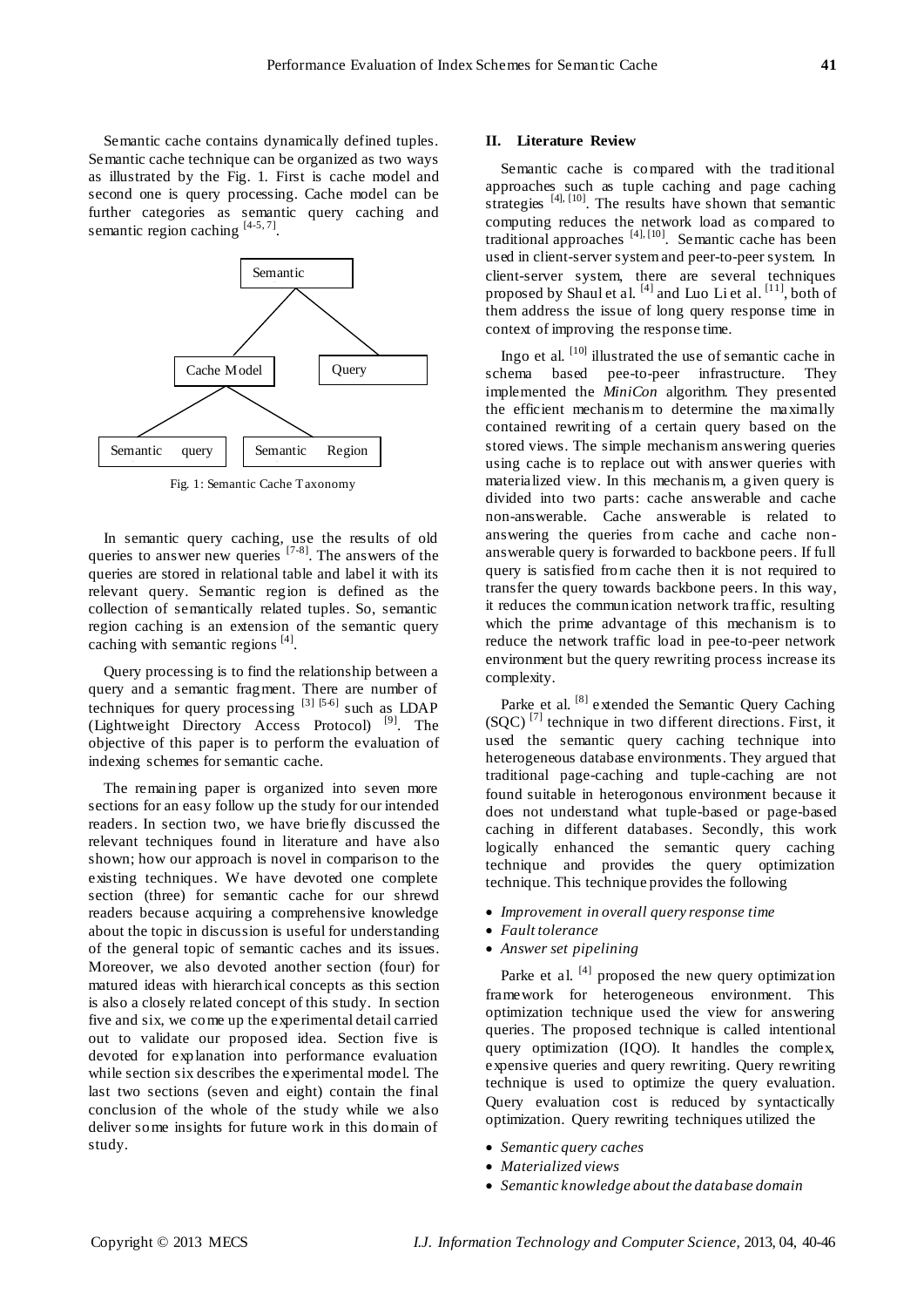This framework introduces the disconnected queries. The evaluation cost of disconnected queries is less than query itself.

Query processing using semantic cache is examined in  $[3-7]$ ,  $[11]$ . The first concept of answering queries by semantic cache was introduced in  $[10]$  and it defined the relationship between cache and queries. Parke et al. [7] discussed the following problems such as deciding while answers are in cache, extracting answers from cache, accessing semantic overlap / semantic independence and evaluating semantic remainders.

Shaul et al.  $[12]$  investigated the client side caching model and replacement in a client-server database system. They identified the essential factors of semantic cache which can enhance or mitigate the performance of semantic cache while comparing the performance of semantic cache approach with the tradition approaches such as page caching and tuple caching. It introduced the concept of query splitting. After splitting, query has two parts probe query and remainder query. Keller et al. [5] also introduced that same idea. However in both of papers, the details of query processing strategies are not defined. It only encompasses the simple selection queries instead of the complex queries on the single relation. Semantic cache information is represented in the form of regions which contains semantically related tuples. Semantic region are dynamically adjusted according to the requirements of current query. The objective of cache replacement policy is to reduce the communication between the client and server. Adaptive replacement policies are maintained for semantic region.

Luo et al. <sup>[11]</sup> consider two issues about semantic cache.

- Development of caching strategies
- Development of replacement algorithm

In caching strategies Luo et al. [11] cached both projection results of queries and conditional attributes. This caching strategy optimize storage space requirement. For region replacement, it introduced the PRAG (profit based replacement algorithm with aging counter) algorithm. It also considers the simple selection query on single relation rather than complex queries like join query.

Bashir et al.  $[13-14]$  defined the 4-Level hierarchical semantic indexing technique for Semantic Cache. This technique is based on semantic storage system. It extracts the semantics of given query and then stored these semantics. In 4-Level hierarchical semantic indexing technique, 4-Level matching is performed. At first two levels Boolean matching is performed and in next two levels approximate matching is performed. Approximate matching is used hashing technique to generate the hashing code of column name and condition. So fast query matching is performed using this technique and it also reduced the query response time.

#### **III. Semantic Cache**

Semantic cache is used in distributed environment because it reduced network traffic and improved response time. Semantic cache maintains result of previous queries and their semantic descriptions.

When the user poses the query, query is matched with cache. If whole users query is exist in cache then there is no communication with server. If user query is partially exist in cache then user query is divided into two queries. One is probe query which is satisfied through the cache and second is server.

The relationship of query and cache is determined through these questions such as

- Whether a query can be totally answered
- How much it can be answered
- What data are missing

According to these questions there are number of query cache strategies such as  $[3]$ 

- *1. Contained query*
- *2. Horizontal partitioning query*
- *3. Vertical partitioning query*
- *4. Hybrid partitioning query*
- *5. Non-contained query*

All these types of queries are defined in Fig. 2.



Fig. 2: Relationship between queries and cache

## **IV. Indexing Schemes**

There are two indexing schemes for semantic cache management and query processing strategies. These include semantic segment cache and hierarchical semantic cache. It would be useful if we describe each of them in detail with some example to deliver a relevant set of idea for our proposed technique. These are as below.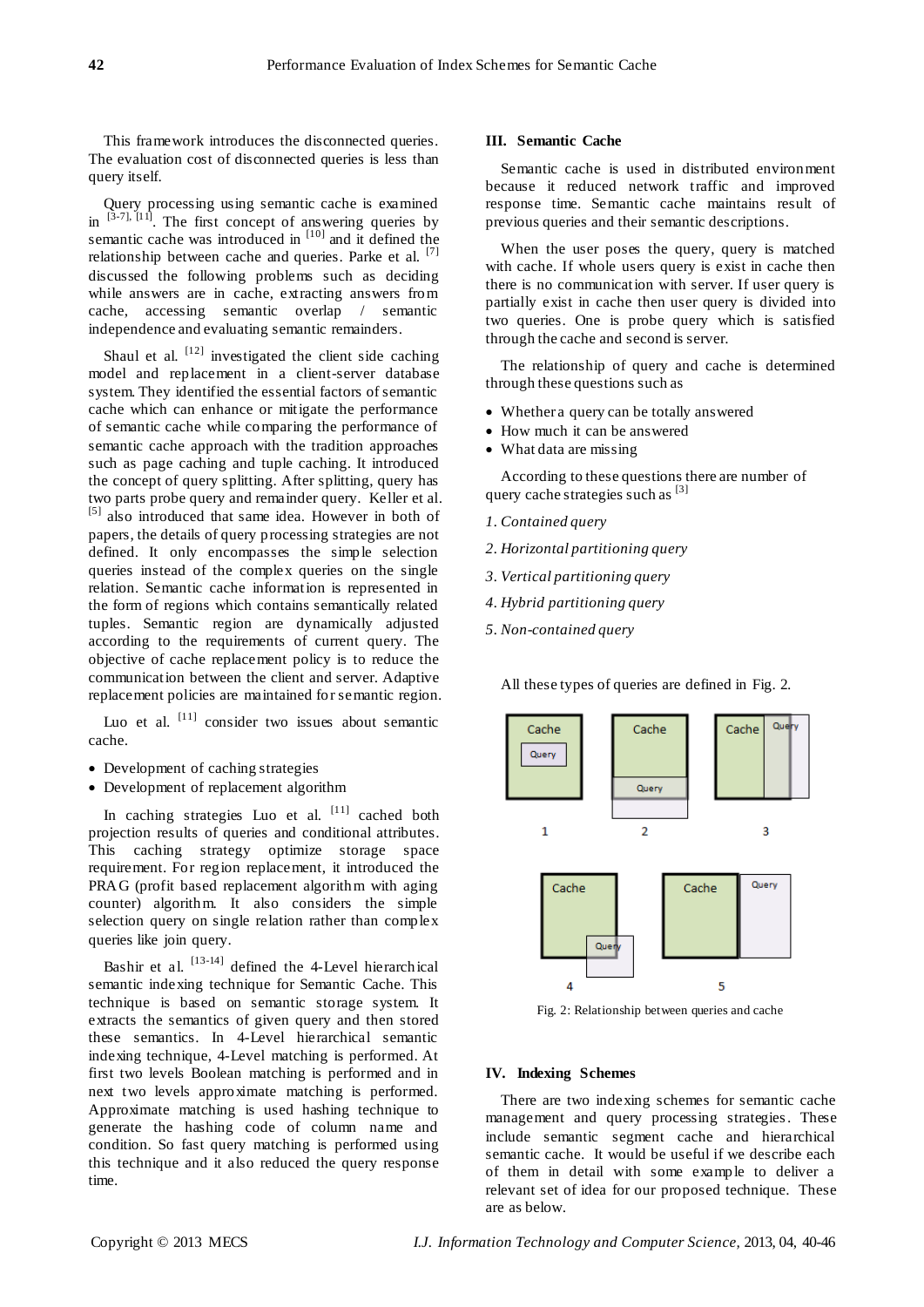#### **4.1 Semantic Segment Cache**

Semantic cache is managed as the collection of semantic segments. Semantic segments contain information about multiple tuples. Each segment contents are defined through the constraint formula. Each formula describes the segment location in semantic cache.

Table 1 shows the semantic cache index which contains the number of segments. Column s defined the segment indexes, sname defined the segment name, satt defined segment attributes and spre defined segment selection predicate.

Table 1: Semantic cache index

|   |                             | Table - dbo.cache_index Summary |                                                          |                     |
|---|-----------------------------|---------------------------------|----------------------------------------------------------|---------------------|
|   | s                           | sname                           | satt                                                     | spre                |
|   | $\boldsymbol{\mathsf{s}}$ 1 | Mul                             | act, tme, S, R, tp, pktsize, fid                         | $50$ >tme<250       |
|   | s2                          | h_split                         | snd,rec,pktid,segid                                      | $150 >$ tme $<$ 250 |
|   | s3                          | r cache                         | act, tme, S, R, tp, pktsize, fid                         | $50$ >tme < 150     |
|   | s4                          | v h cache                       | act, tme, S, R, tp, pktsize, fid, snd, rec, pktid, seqid | $150$ > tme < 250   |
|   | s5                          | cs                              | act, tme, S, R, tp, pktsize, fid                         | 150 >tme<250        |
| ⋇ | <b>NULL</b>                 | <b>M#I</b>                      | <b>NULL</b>                                              | <b>NULL</b>         |

When users pose query, query first compared with cached segments sequentially. If first segment contained the partially results of a query then remainder query is compared with the next segments until the last segment. After the last segment, if there exist the remainder query whose results does not exist in cache then this remainder query is forwarded to server. So, the processing of this scheme is sequentially.

#### **4.2 Hierarchical Semantic Cache**

Hierarchical semantic cache is also another type of indexing schemes. In this scheme, conditional query processing is performed rather than sequential processing.

When a query is subjected to a database system, this query is divided into a remainder query and a probe query. The probe query is concerned with the retrieval of data from the cache, where as remainder query is restricted to be sent over the databases to pull out the data which is unavailable in the cache. Here the issue arises how to sustain the organization of the cache as optimized. This issue is handled with dynamic splitting and merging of the relevant semantic regions in perspective of the asked queries.

In cache, query semantics are stored in hierarchical form. When user posed the query then the semantics of user query is matched with the semantics of stored data in cache.

*User Query:*

where  $tme > 70$  and  $tme \le 200$ ; , , , . *select act snd tp tme from dbl multicast*

The following comparisons are performed between user query and cache data.

First compare the database name if comparison is true then compare the relation name if relation name is true then compare the attributes and predicate of this relation.

It maintained the top-down hierarchy. At any level if comparison is false then there is no need to process remaining exhaustive processing and then query is forwarded to server.

## **V. Performance Evaluation**

We examined the performance of indexing schemes for Semantic Cache through an experimental study. Index schemes used in this experiment are categorized into segment based and hierarchical indexing based schemes. Semantic cache is managed through the semantic segments which are based on constraint formulas such as (*σ time > 150 AND time < 250 Multicast).* Our set of experiments was performed by using Microsoft.net in C sharp environment and MS SQL server 2005 in client-server model. In this setup, the following user's queries are executed which are defined in table 2.

Table 2: User's queries

| Queries | <b>User Posed Queries</b>                                                                                                               |  |  |  |  |
|---------|-----------------------------------------------------------------------------------------------------------------------------------------|--|--|--|--|
| Q1      | select Action, S, R, type, ptksize, fid, time, snd,<br>rec, pktid, seqid<br>from SHAHNEELAaa<br>where time $>= 150$ and time $<= 250$ ; |  |  |  |  |
| Q2      | select Action, S, R, pktsize, time<br>from SHAHNEELAaa<br>where time $>=150$ and time $<=250$ ;                                         |  |  |  |  |
| Q3      | select pktsize, time, snd, rcv<br>from SHAHNEELAaa<br>where time $>=150$ and time $<=250$ ;                                             |  |  |  |  |
| Q4      | select type, pktsize, fid, time, snd, rcv, pktid,<br>seqid<br>from SHAHNEELAaa<br>where time $\ge$ =75 and time $\le$ =150;             |  |  |  |  |
| Q5      | select R, type, pktsize, fid, time, snd, rcv, pktid,<br>segid<br>from SHAHNEELAaa<br>where time $>=0$ ;                                 |  |  |  |  |
| Q6      | select S, R, type, pktsize, time<br>from cache_reg<br>where time $\ge$ =75 and time $\le$ =150;                                         |  |  |  |  |
| 07      | select Action, S, R, type, pktsize, fid, time, snd,<br>rcv, pktid, seqid<br>from SHAHNEELAaa<br>where time $>=0$ ;                      |  |  |  |  |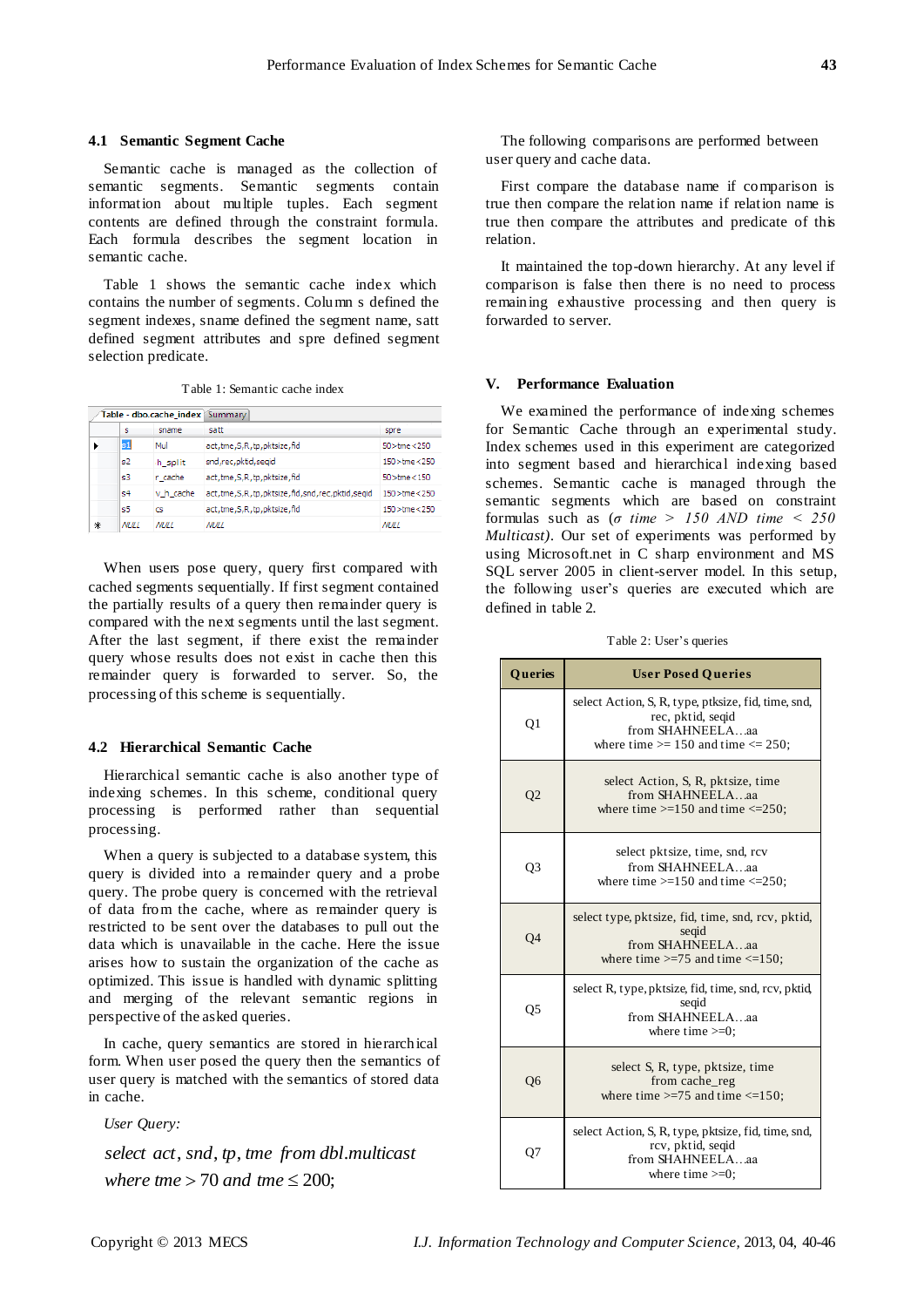When user's query posed to cache then there exist different cache segment strategies which are maintained in cache according to each query.

#### *Example*

Initially when query1is posed from the users query set then there exists three possibilities of segments. Fig. 3 shows the different segment strategies which are maintained in cache. Green boxes show the probe query and gray boxes shows the remainder query.



Fig. 3: Different Segment Strategies

After that cache is maintained; which is shown in Fig. 4. After each query execution semantic cache is updated.



Fig. 4: Semantic Cache with Different Segments

In this section, we shall elaborate the experimental results along with their analysis.

#### **VI. Experimental Model**

In this study experimental model is defined as a client, a server and network connection which connects client and server. Database is stored and maintained at server side and it acts as a database server. While client maintains the query set and user queries are posted through client graphical interface window. We exploited the linked server feature of SQL Server to connect to the remote server running on a wired network. In order to simulate the real network traffic, the client machine was on a wireless network while the

remote server was harbored on wired network. This makes sense of involving and exploiting all features of real network including congestion, packet delay/drop, variable size of TCP window, IP routing, switching etc. Table 3 illustrates the result obtained from the experiment performed on semantic cache indexing. A careful examination of the result shown by table 2 indicates that as the number of regions is increasing for the complex queries, the difference in response time for input queries is significantly increasing. This highlights the fact that as the regions serve as local cache, they are a useful depository to prevent the input query to invoke at the remote server. This revelation is quite natural but the interesting and important catch in this result set is that as the number of cache is increased the processing time for splitting the input query into region and remote queries is not increasing abruptly? In fact, we examined that for up to large number of regions, the processing time for splitting up the input query into local, remote server and mix query remain almost constant. The explanation of this lies in the fact that the processing time remains quite unchangeable for a very large number of regions. We have examined the processing time for one thousand regions and this was not increased more than 2%.

In hierarchical indexing schemes, initial comparison is very efficient at first two levels in comparison to segment indexing schemes. However in remaining two levels which include attribute comparison and predicate comparison suffer from an exhaustive search. If compared match is found then it yields reduced response time as compared to segment indexing schemes. If it does not exist in cache then query is transmitted to server for execution. This results in consumption of the same processing time.

| <b>Scenario</b> | <b>Queries</b> | <b>Regions</b> | <b>Runtime (millsec)</b> |               |     |
|-----------------|----------------|----------------|--------------------------|---------------|-----|
|                 |                |                | Local                    | <b>Remote</b> | Mix |
|                 |                | 3              | 30                       | 310           | 70  |
|                 | 10             | 5              | 50                       | 512           | 90  |
|                 | 12             |                | 68                       | 745           | 114 |
|                 |                | 3              | 34                       | 230           | 69  |
| 2               | 10             | 5              | 57                       | 558           | 99  |
|                 | 12             |                | 67                       | 881           | 121 |

Table 3: Results semantic segment cache index

## **VII. Discussion**

In other words, if we compared the response time of both indexing schemes; say that segment indexing scheme take 100 millisecond query execution time with in cache searching and hierarchical indexing scheme consume approximately 40 millisecond query execution time with in cache searching. So the response time in hierarchical indexing scheme is less than as compared to segment indexing scheme.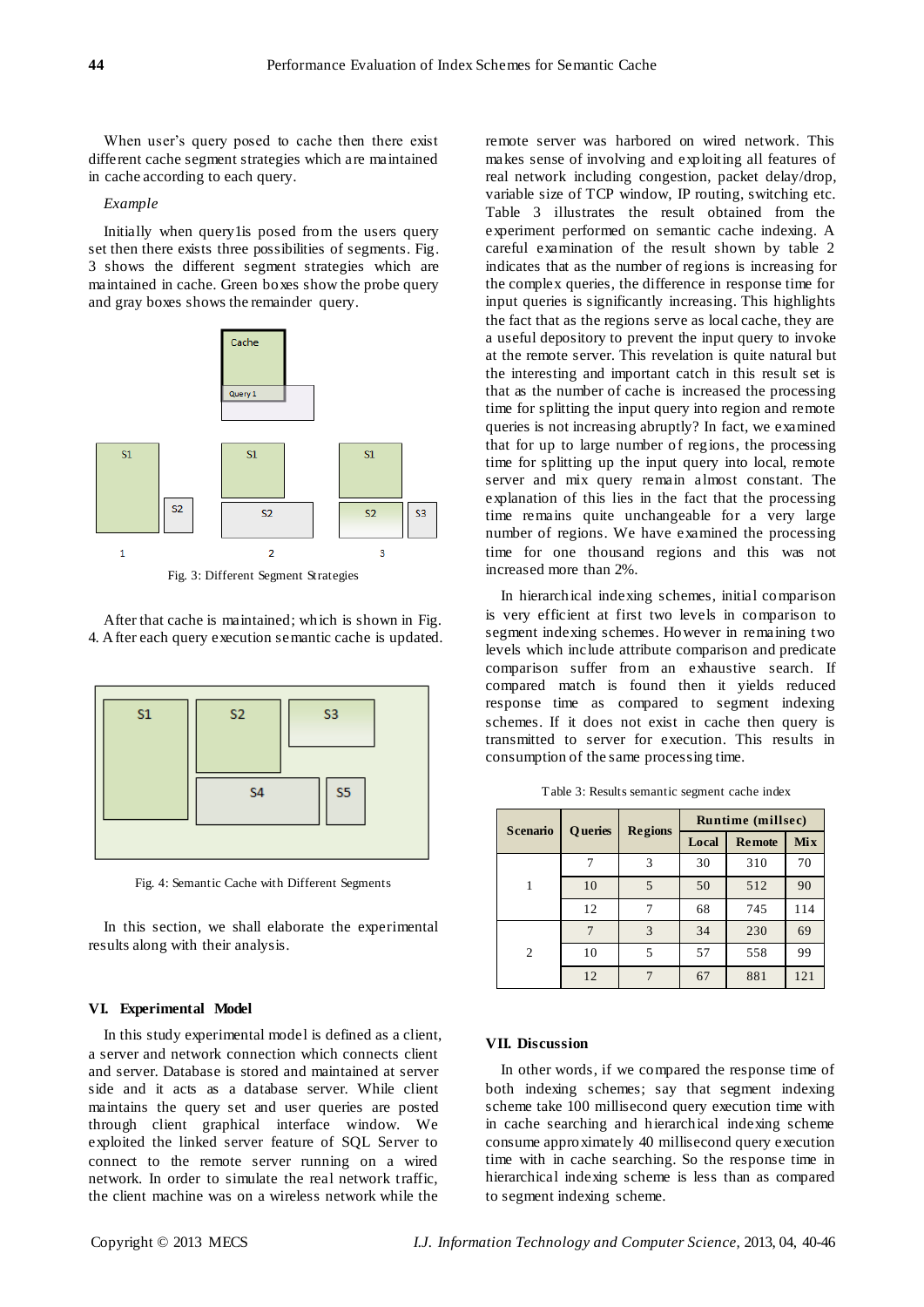The extension to our performance evaluation is related to the implementation of the graph based indexing scheme. Such scheme theoretically is believed to be superior in performance as argued by Ahmad et al. [14]. However there is a direct need to perform experiment to critically evaluate at which number of regions the real gain of graph based indexing scheme emanate.

#### **VIII. Conclusion**

Performance of segment index scheme and hierarchical indexing scheme was analyzed with respect to query processing response time. The results of this experimental study show that the performance of hierarchical indexing scheme is superior as compared to segment index scheme; but only in those cases where the number of regions exceeds. However in cases of small number of regions, segment index scheme performs well. In future, we will be further improve our heuristics by supporting runtime scheduling and also considering the end user's QOS (quality of service) for multiple users.

#### **References**

- [1] Hamada, T., Chujo, K., Chujo, T., and Yang, X. (2004). Peer-to-peer traffic in metro networks: analysis, modeling and policies [C]. IEEE/IFIP Network Operations & Management Symposium (NOMS 2004).
- [2] Saleh O, Hefeeda M. Modeling and caching of peer-to-peer traffic [C]. in Proc. of ICNP'06, Santa Barbara, CA, Nov. 2006.
- [3] Qun Ren, Margaret H. Dunham, and Vijay Kumar, Semantic Caching and Query Processing [J]. IEEE Transactions on Knowledge and Data Engineering, Vol. 15, No.1, 2003.
- [4] Shaul Dar, Michael J. Franklin, Björn Thór Jónsson, Divesh Srivastava, Michael Tan, Semantic Data Caching and Replacement [C]. In Proc. of: Intl. Conf. on Very Large Databases (VLDB), Bombay, India, pages 330-341, September 1886.
- [5] Keller A M, Basu J. A Predicate-Based Caching Scheme for Client-Server Database Architectures [J]. VLDB J., vol. 5, no. 2, pp. 35-47, Apr. 1886.
- [6] Kami Makki, Matthew Rockey, Query Visualization for Query Trimming in Semantic Caching [C]. 209 IEEE 24th International Conference on Advanced Information Networking and Applications Workshops, 2010.
- [7] Godfrey, P., and Gryz, J,. Answering queries by semantic caches [C]. In Proceedings of the 9th DEXA (Florence, Italy, 1888).
- [8] [Parke Godfrey](http://karna.cs.umd.edu:3264/people/godfrey/page.html) and [Jarek Gryz,](http://www.cs.yorku.ca/~jarek/) Semantic Query Caching for Heterogeneous Databases [C]. In Proceedings of the 4th KRDB Workshop , Athens, Greece, August 1887, pp. 6.1-6.6.
- [9] Cluet S, Kapitskaia O, Srivastava D. Using LDAP Directory Caches [C]. Proc. Symp. Principles of Database Systems, 1999.
- [10] Brunkhorst I, Dhraief H. Semantic Caching in Schema-Based P2PNetworks [C]. In Proceedings of the Third International Workshop on Databases, Information Systems and Peer-to-Peer Computing, 2005.
- [11] Luo Li, Birgitta K önig-Ries, N. P., and Makki, K., Strategies for semantic caching [C]. In DEXA '01: Proceedings of the 11th International Conference on Database and Expert Systems Applications (2001), vol. 2103 of Lecture Notes in Computer Science, Springer, pp. 88–96.
- [12] Karagiannis T, Rodriguez P, Papagiannaki K. Should internet service providers fear peer-assisted content distribution? [C]. In Proc. of the 5th ACM SIGCOMM Conference on Internet Measurement (IMC'05), Berkeley, CA, USA, Oct. 2005, pp. 63– 76.
- [13] Bashir M F, Qadir M A. HiSIS: 4–Level Hierarchical Semantic Indexing for Efficient Content Matching over Semantic Cache [C]. INMIC, IEEE, Islamabad, Pakistan, pp. 211- 214,2006.
- [14] Ahmad M, Qadir M A. Sanaullah, M., An Efficient Query Matching Algorithm for Relational Data Semantic Cache [C]. 2nd IEEE conference on computer, control and communication, IC409, 2009.

#### **Authors' Profiles**



**Shahneela Naz:** Research scholar at department of computer science, M. A. Jinnah University Islamabad Pakistan. Her research area includes Clustering Classification, Semantic engineering, Text retrieval, Adaptive Real-time Video Multicast

Techniques, Layered Video Multicast, Multimedia protocols, Routing and Multimedia Streaming.

**Muhammad Naeem:** Research scholar at department of computer science, M. A. Jinnah University Islamabad Pakistan. His research area is machine learning, semantic computing, text retrieval and data mining.